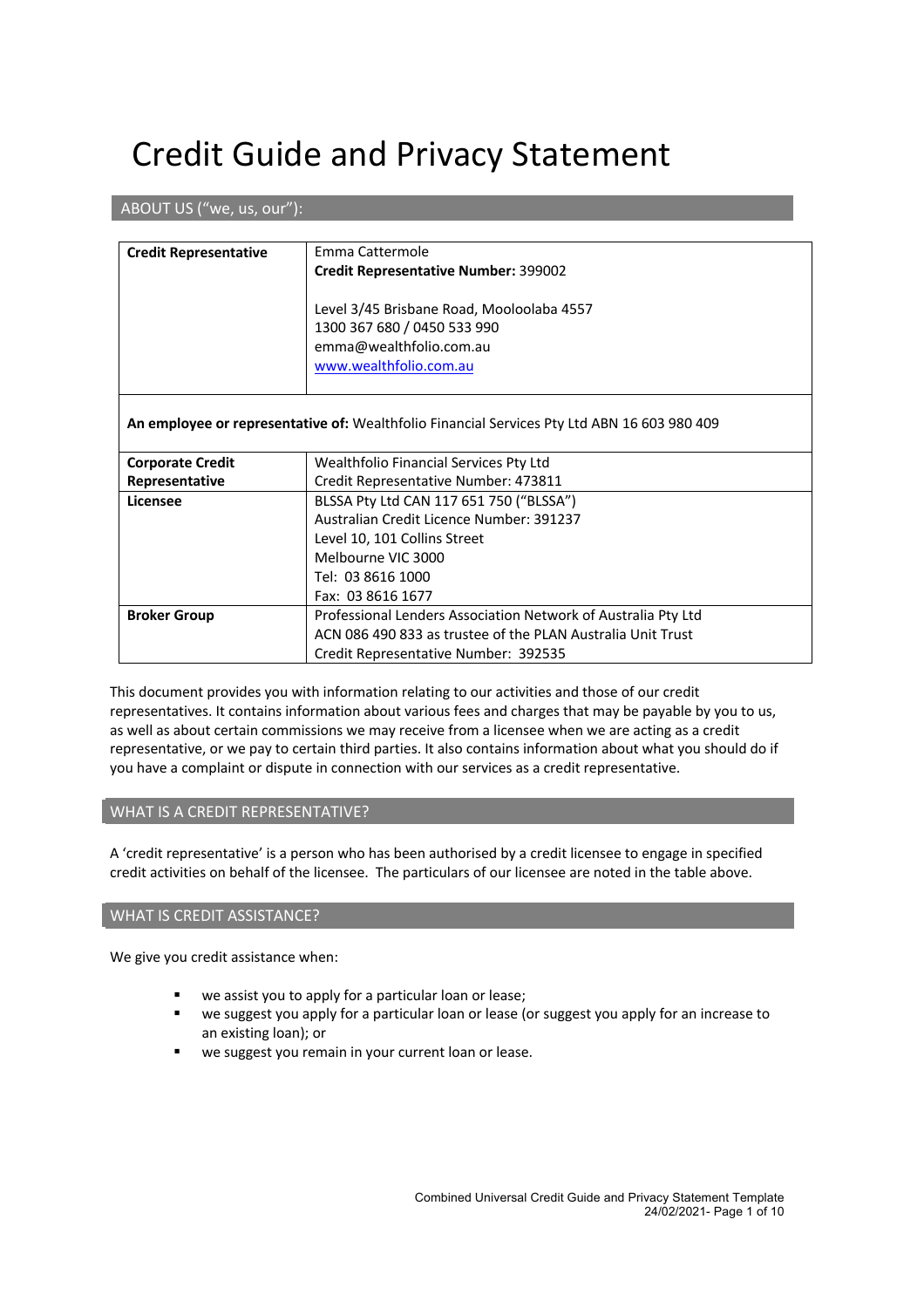#### THE ASSESSMENT WE NEED TO DO BEFORE GIVING YOU CREDIT ASSISTANCE

Before we provide credit assistance to you, we assess whether the particular loan or lease is suitable for you. To do this, we need to make reasonable inquiries and verify that:

- the loan or lease or increase will meet your requirements and objectives; and
- you can meet the proposed repayments.

We won't be able to give you credit assistance if our assessment shows that:

- § you won't be able to meet the proposed repayments without substantial hardship; or
- the loan or lease won't meet your requirements or objectives.

#### GETTING A COPY OF OUR ASSESSMENT

If we provide you with credit assistance, you can ask us for a copy of our assessment any time up to 7 years after we provide you with a credit assistance quote. To request a copy please contact us. We will provide you with a copy:

- within 7 business days after the day we receive your request provided you make the request within 2 years of the date of our credit assistance quote; or
- otherwise, within 21 business days after the day we receive your request.

# INFORMATION ABOUT THE LICENSEE AND ITS CREDIT REPRESENTATIVES

We act as a credit representative of the licensee. The particulars of our licensee are noted in the table above. We are authorised to engage in credit activities including providing credit assistance and acting as an intermediary on its behalf.

Subject to meeting credit criteria, we are able to assist you to obtain loans and leases for you from a broad range of lenders and lessors through our Broker Group.

The following are the Top 8 residential lenders and % of business written in the previous financial year:

- Macquarie Bank 27%
- PLANLend 12%
- NAB 10%
- ANZ Bank 7%
- ME Bank 6%
- BankWest 5%
- Commonwealth Bank 4%
- Firstmac 4%

The following is a list of all the lenders with which I have accreditation: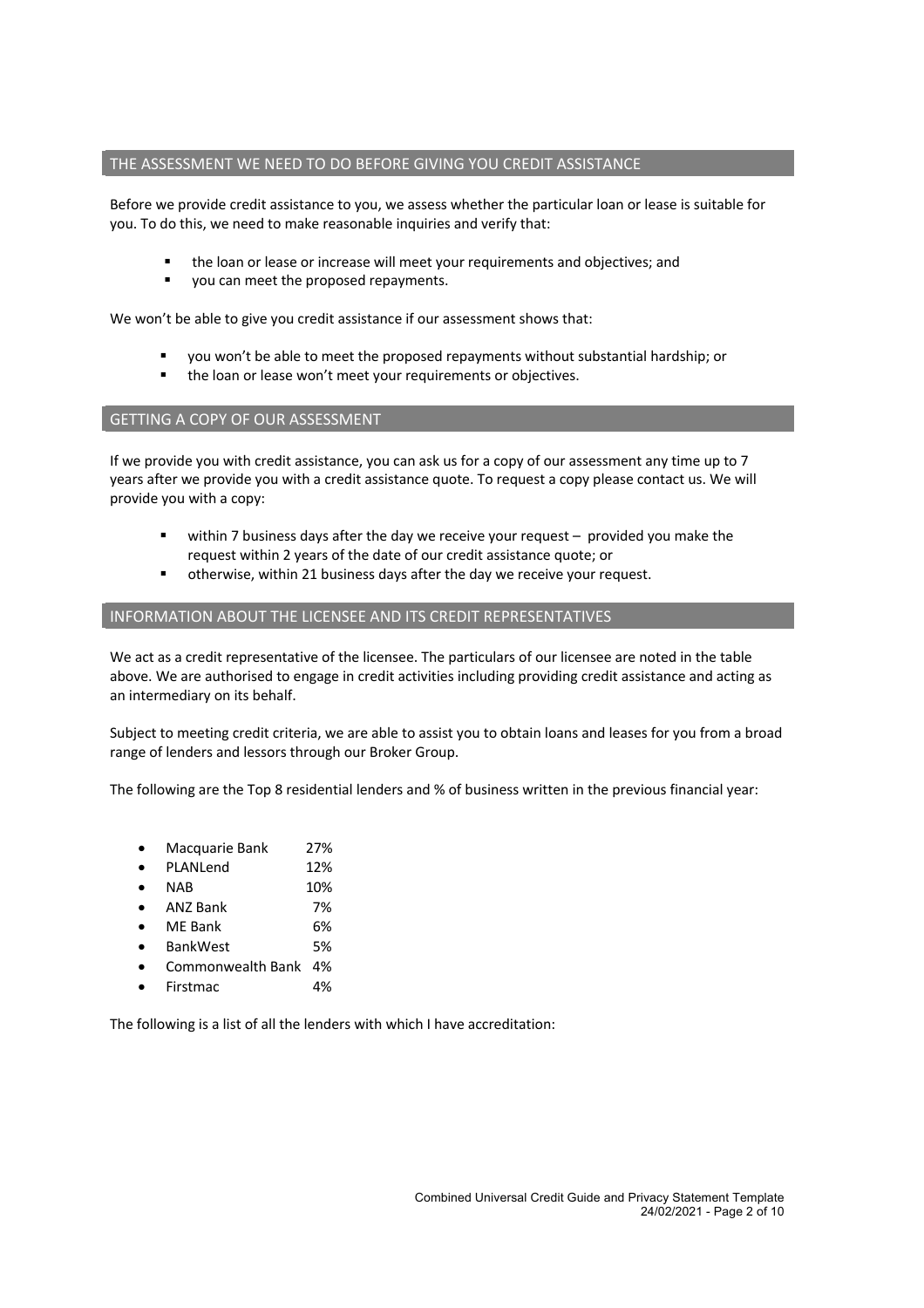| <b>Residential Lender</b>          | Lenders I am accredited for |
|------------------------------------|-----------------------------|
| <b>Adelaide Bank</b>               | $\boxtimes$                 |
| <b>AMP</b>                         | ⊠                           |
| <b>ANZ</b>                         | $\boxtimes$                 |
| <b>Australian Financial (HLCA)</b> | ⊠                           |
| <b>Australian First Mortgage</b>   | $\boxtimes$                 |
| <b>Auswide Bank</b>                | ⊠                           |
| <b>Bank First</b>                  | $\boxtimes$                 |
| <b>Bank of Melbourne</b>           | $\Box$                      |
| <b>Bank SA</b>                     | □                           |
| <b>BankWest</b>                    | ⊠                           |
| <b>Beyond Bank</b>                 | $\boxtimes$                 |
| <b>Bluestone</b>                   | ⊠                           |
| <b>CBA-Colonial</b>                | $\boxtimes$                 |
| <b>Citibank</b>                    | ⊠                           |
| <b>Credit Union SA</b>             | $\boxtimes$                 |
| <b>Firefighters Mutual Bank</b>    | $\Box$                      |
| <b>FirstMac</b>                    | $\boxtimes$                 |
| <b>Health Professionals Bank</b>   | $\Box$                      |
| Heritage                           | $\boxtimes$                 |
| <b>HomeStart Finance</b>           | $\Box$                      |
| <b>ING</b>                         | $\boxtimes$                 |
| Keystart                           | $\Box$                      |
| <b>LaTrobe Financial</b>           | $\boxtimes$                 |
| <b>Liberty Financial</b>           | ⊠                           |
| <b>Macquarie Bank</b>              | $\boxtimes$                 |
| <b>ME Bank</b>                     | ⊠                           |
| <b>Mortgage Mart</b>               | $\boxtimes$                 |
| <b>Mystate</b>                     | ⊠                           |
| <b>NAB</b>                         | ⊠                           |
| <b>Newcastle Permanent</b>         | $\boxtimes$                 |
| People's Choice Credit Union       | $\Box$                      |
| <b>Pepper Money</b>                | $\boxtimes$                 |
| <b>PLANLend</b>                    | $\boxtimes$                 |
| <b>PN Bank</b>                     | □                           |
| Resimac                            | $\boxtimes$                 |
| <b>St George</b>                   | $\boxtimes$                 |
| <b>Suncorp</b>                     | $\boxtimes$                 |
| <b>Teachers Mutual Bank</b>        | $\boxtimes$                 |
| <b>UniBank</b>                     | $\Box$                      |
| <b>Victorian Mortgage Group</b>    | $\boxtimes$                 |
| <b>Virgin Money</b>                | $\boxtimes$                 |
| Westpac                            | $\boxtimes$                 |

Combined Universal Credit Guide and Privacy Statement Template 24/02/2021- Page 3 of 10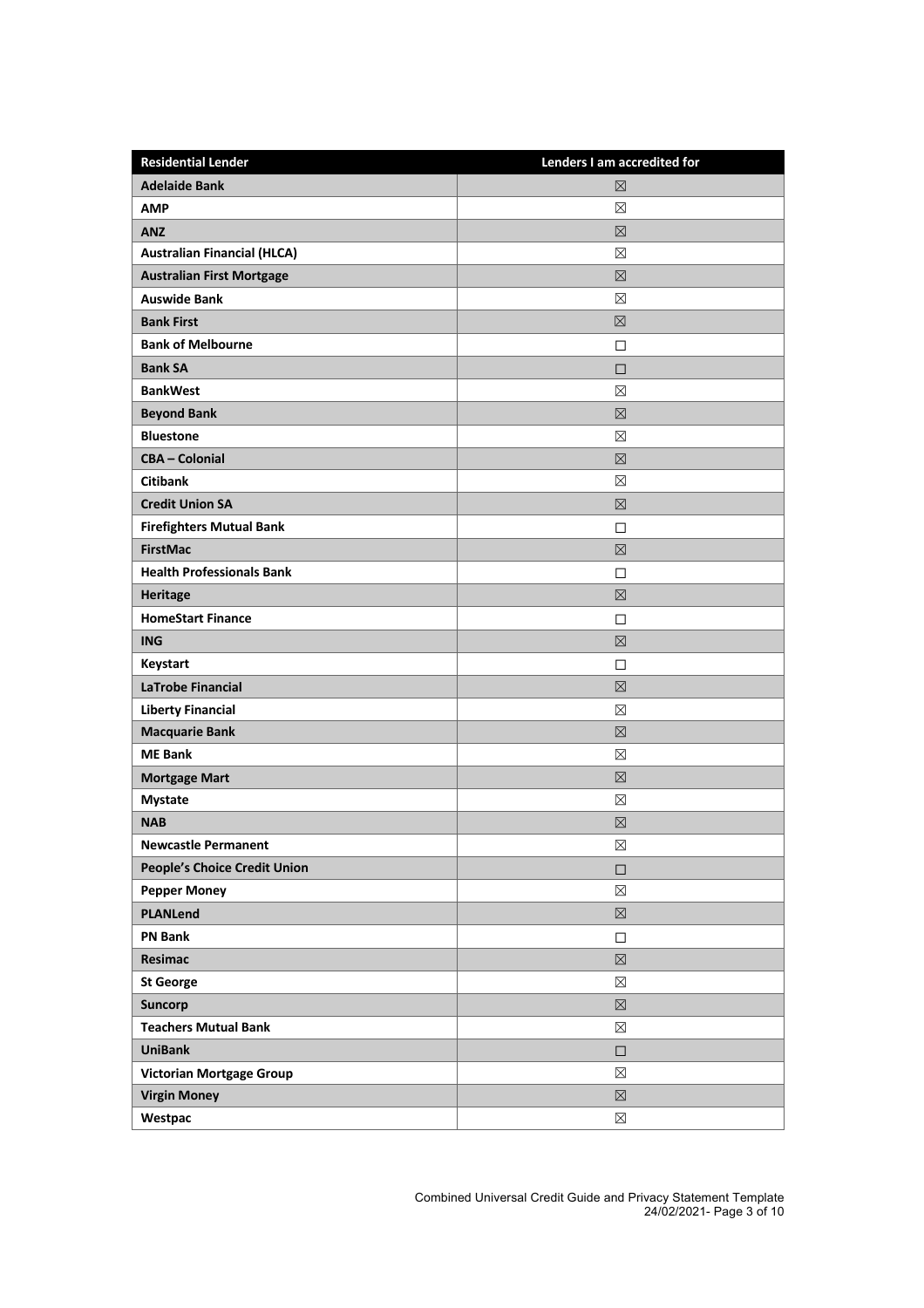#### OWNERSHIP

We obtain mortgage aggregation services from the Broker Group. The Broker Group is a member of the National Australia Bank Group. The Broker Group provides services at arm's-length to our business which include IT systems, loan information and lodgement systems, training and development, commission processing, conferences and professional development events, and assistance with regulatory and compliance obligations. In consideration of the services the Broker Group gives us, we pay fees to the Broker Group or the Broker Group retains some of the commission panel lenders pay on loans we arrange. We have access to Broker Group panel of lenders including NAB Group and Broker Group branded products.

Our business is owned and managed independently from the Broker Group and National Australia Bank Limited (NAB).

# **FEES AND CHARGES**

#### FEES PAYABLE FOR THE PROVISION OF CREDIT ASSISTANCE

We may charge a fee for providing credit assistance or associated with providing credit assistance. More detail about those fees will be set out in a quote we will give to you before we provide you with credit assistance.

#### FEES PAYABLE IN RELATION TO ACTING AS A CREDIT REPRESENTATIVE

We may receive remuneration from our employer, our licensee and/or Broker Group. We do not charge you any fees or charges in relation to acting as a credit representative.

#### OTHER FEES AND CHARGES

You may have to pay other fees and charges (such as an application fees, valuation fees and other fees) to the lender, lessor or other parties. You should review the disclosure documents and your loan contract or lease for further details of any such fees and charges.

# **COMMISSIONS**

#### COMMISSIONS WE RECEIVE FROM OUR LICENSEE

The Broker Group receives commissions from lenders and lessors and pays us commission in relation to loan contracts or leases for which we act as a credit representative and provide credit assistance. The total amount of commission we may receive in relation to your loan or lease may vary depending on the lender or lessor, the term, the features, the amount of the loan or lease you ultimately choose and the amount and timing of the repayments that you make.

#### Loan Contracts such as Home Loans, Investment Property Loans

Upfront commission payable by lenders in relation to home loans and investment property loans is calculated as a percentage of the loan amount and is generally in the range of 0% to .8% of the loan amount. It is usually paid after settlement of the loan.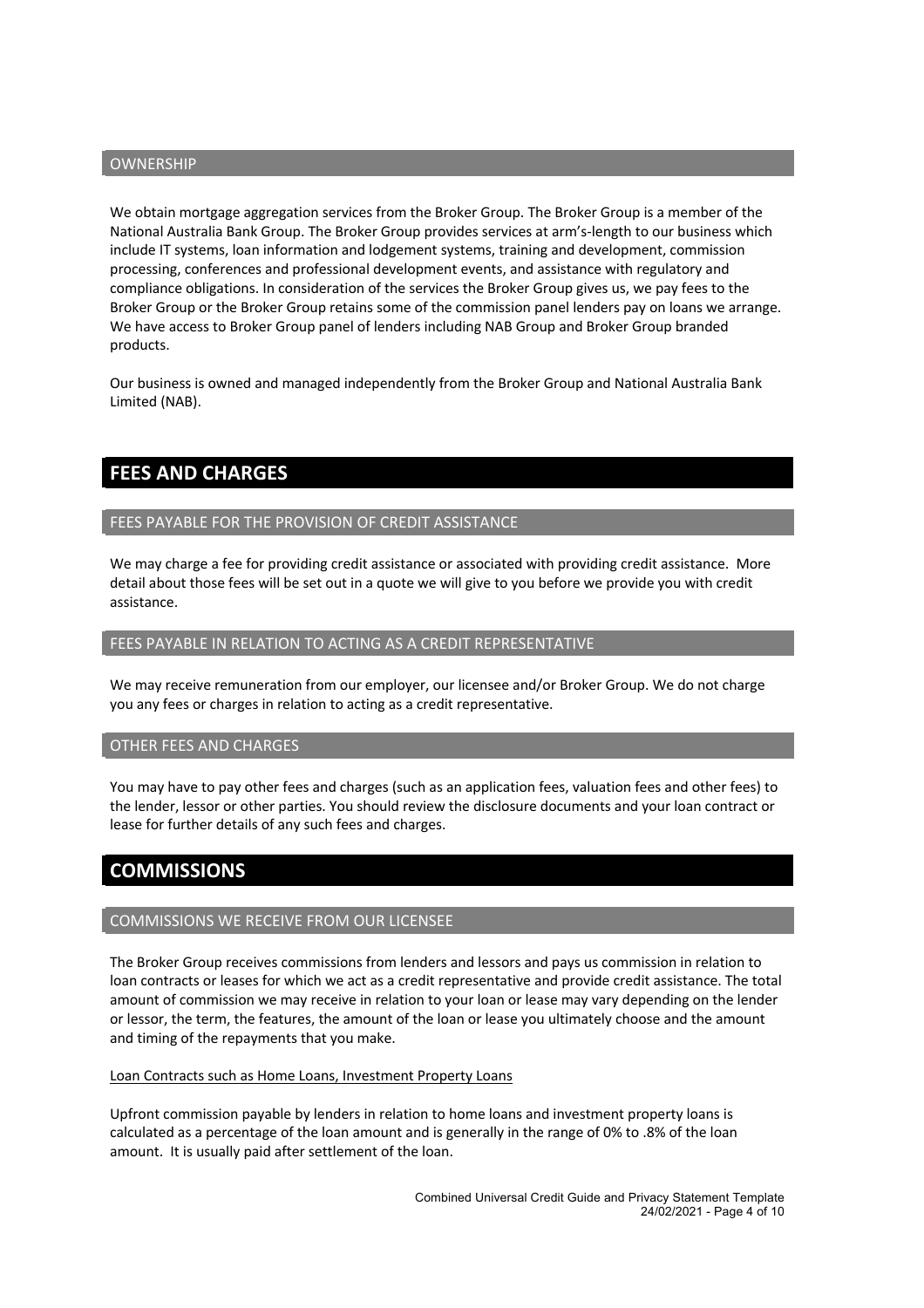Trail commission payable by lenders in relation to home loans and investment property loans is generally calculated regularly (monthly, quarterly, bi-monthly or annually) on the outstanding loan balance and is paid in arrears. The trail commission payable by lenders is generally in the range of 0% per annum to 1.1% per annum of the outstanding loan amount.

#### Personal Loans

Upfront commission payable by lenders in relation to personal loans is calculated as a percentage of the loan amount and is generally in the range of 0% and 5% of the loan amount. It is usually paid after settlement of the loan.

Trail commission payable by lenders in relation to personal loans is generally calculated regularly (monthly, quarterly, bi-monthly or annually) on the outstanding loan balance and is paid in arrears. The trail commission payable by lenders is generally in the range of 0% per annum and 0% per annum of the outstanding loan amount.

#### Leases

Upfront commission payable by lessors in relation to leases is calculated as a percentage of the lease amount and is generally in the range of 0% and *5%* of the lease amount. It is usually paid after settlement of the lease.

Trail commission is generally not payable in relation to leases.

Further details of the commission earned by us will be included in the credit proposal disclosure document we will provide to you at the same time as we provide you with credit assistance.

You can request information from us about the fees that we are likely to receive, how those fees are calculated, and our reasonable estimate of the fees or commissions that will be payable.

## VOLUME BONUS ARRANGEMENTS

We and our Broker Group do not receive any volume based benefit for residential home loan products. However, from time to time we or the Broker Group may receive a benefit, directly by way of cash bonus or additional commissions or indirectly by way of training, professional development days or sponsorship, if we or the Broker Group write a particular volume of loans offered by lenders for products such as commercial and lease products.

#### COMMISSIONS PAYABLE BY US

If a third party has introduced you to us or referred you to us, we may pay them a commission or a fee. More detail about those payments will be set out in the credit proposal disclosure document we will give to you before we provide you with credit assistance.

We may obtain referrals from a range of sources, including real estate agents, accountants, financial planners or other people.

Further information about referral commissions, including our reasonable estimate of the amount of any commission payable and how it is calculated is available from us on request and will be included in the credit proposal disclosure we will supply to you when we provide you with our credit assistance.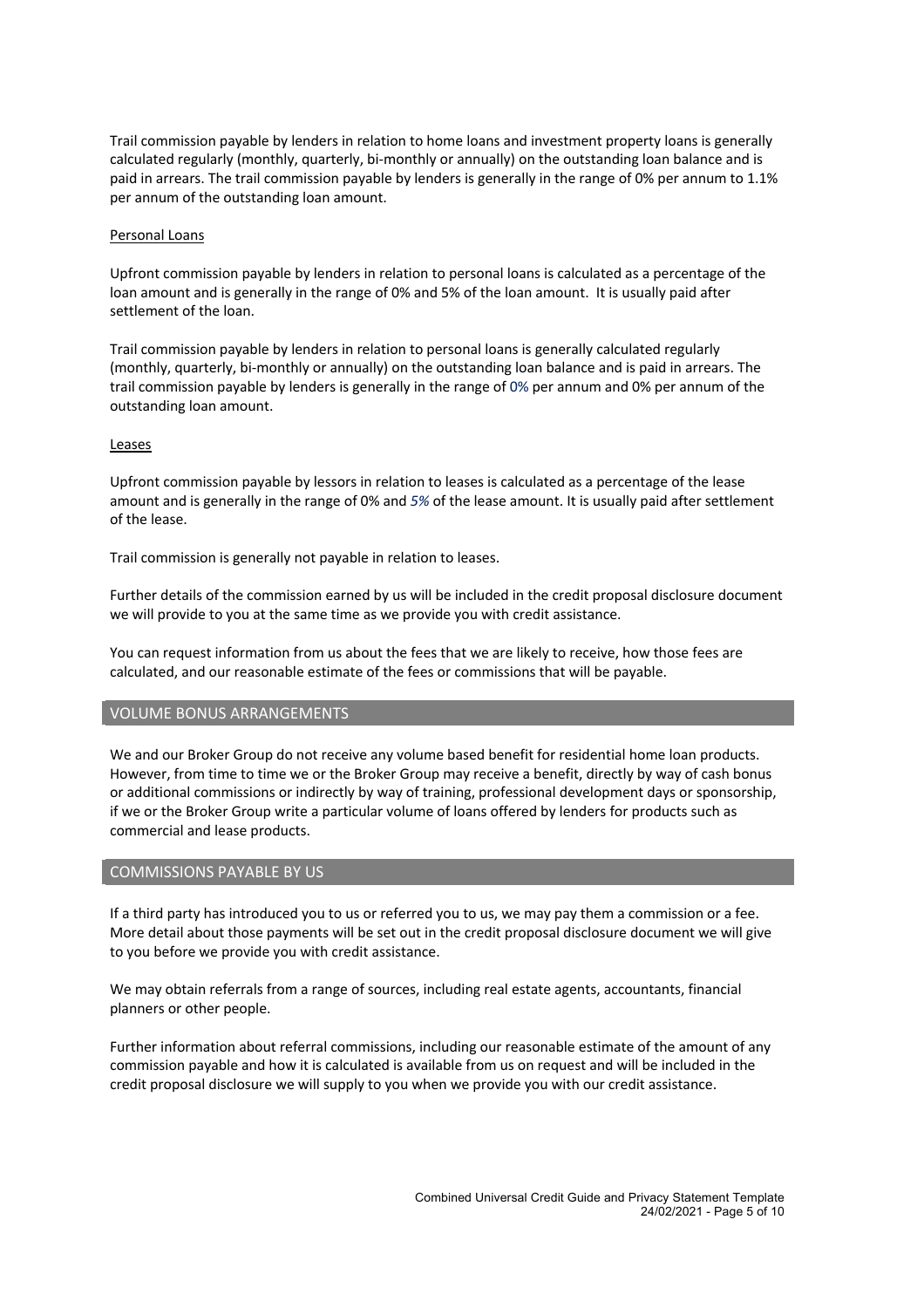# **DISPUTES OR COMPLAINTS**

## WHAT TO DO IF YOU HAVE A DISPUTE OR COMPLAINT?

We are committed to providing our customers with the best possible service. If at any time we have not met our obligations – or you have a complaint about any of our services – please inform us so we can work towards a resolution. We will endeavour to deal with your complaint promptly, thoroughly and fairly.

#### HOW TO MAKE A COMPLAINT AND THE COMPLAINTS PROCESS?

If you have a complaint, we request you follow these steps:

- 1. If your complaint is about your loan, in the first instance please contact your lender or credit assistance provider.
- 2. If your complaint has not been resolved to your satisfaction within 5 business days or if your loan is about the services we give you, please contact the Licensee as listed in the table above.

## THIRD PARTY PRODUCTS OR SERVICES

If your complaint relates to a product or service acquired through a third party (for example, a lender) we may ask you to contact the relevant third party. They will deal with your complaint under their complaints resolution process.

If you are not satisfied with the resolution of your complaint by the third party under their complaints resolution process, you are entitled to have your dispute considered by their External Dispute Resolution Scheme. Please contact the third party for further details.

#### KEEPING YOU INFORMED

Our Complaints Area will acknowledge receipt of your complaint within five business days. If unable to resolve the complaint/dispute to your satisfaction within five business days, they will write to you advising the procedures we will follow in investigating and handling your complaint.

Within 45 calendar days from the date you lodged the complaint with us, we will write to you advising you the outcome of the investigation and the reason/s for our decision, or if required, we will inform you if more time is needed to complete the investigation.

#### STILL NOT SATISFIED?

If you do not think we have resolved your complaint to your satisfaction, you may take the matter – free of charge – to the relevant External Disputes Resolution Scheme (provided it is within the scheme's terms of reference) as detailed below. You may also refer the matter to the relevant External Disputes Resolution

Scheme at any time, but if our internal process is still in progress, they may request that our internal processes be complete before considering the matter further.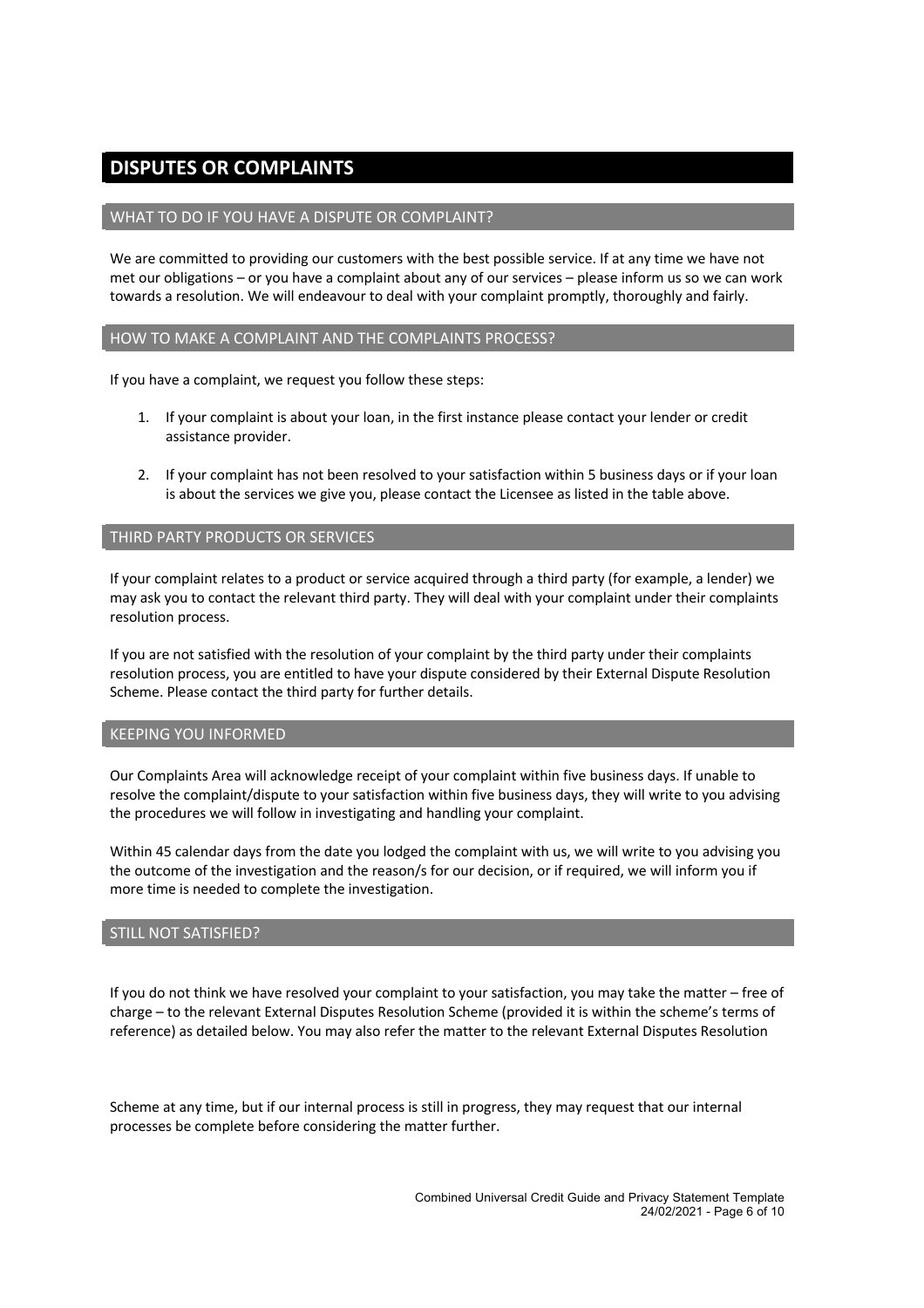Our external dispute resolution service provider is

- the Australian Financial Complaints Authority (AFCA), which can be contacted via:
	- Online: www.afca.org.au
	- Email: info@afca.org.au
	- Phone: 1800 931 678
	- Mail: GPO Box 3 Melbourne VIC 3001

Our licensee's external dispute resolution service provider is

- the Australian Financial Complaints Authority (AFCA), which can be contacted via:
	- Online: www.afca.org.au
	- Email: info@afca.org.au
	- Phone: 1800 931 678
	- Mail: GPO Box 3 Melbourne VIC 3001

# **OTHER DISCLOSURES**

#### BROKER BENEFITS DISCLOSURES

In line with industry reforms, I am required to keep a register of benefits received from any lenders or aggregators to the value of \$100 or more which is kept current (over a rolling 12 month period and housed for 3 years). In the interest of transparency and good customer outcomes, an applicant may request a copy of this register to ensure there are no lender conflicts.

# TIERED SERVICING DISCLOSURES

We have access to service programs available from some residential home loan providers. We access these services based on a number of measures. These programs promote preferential services to a customer and do not entitle us to additional payments or commissions or to preferential customer discounts.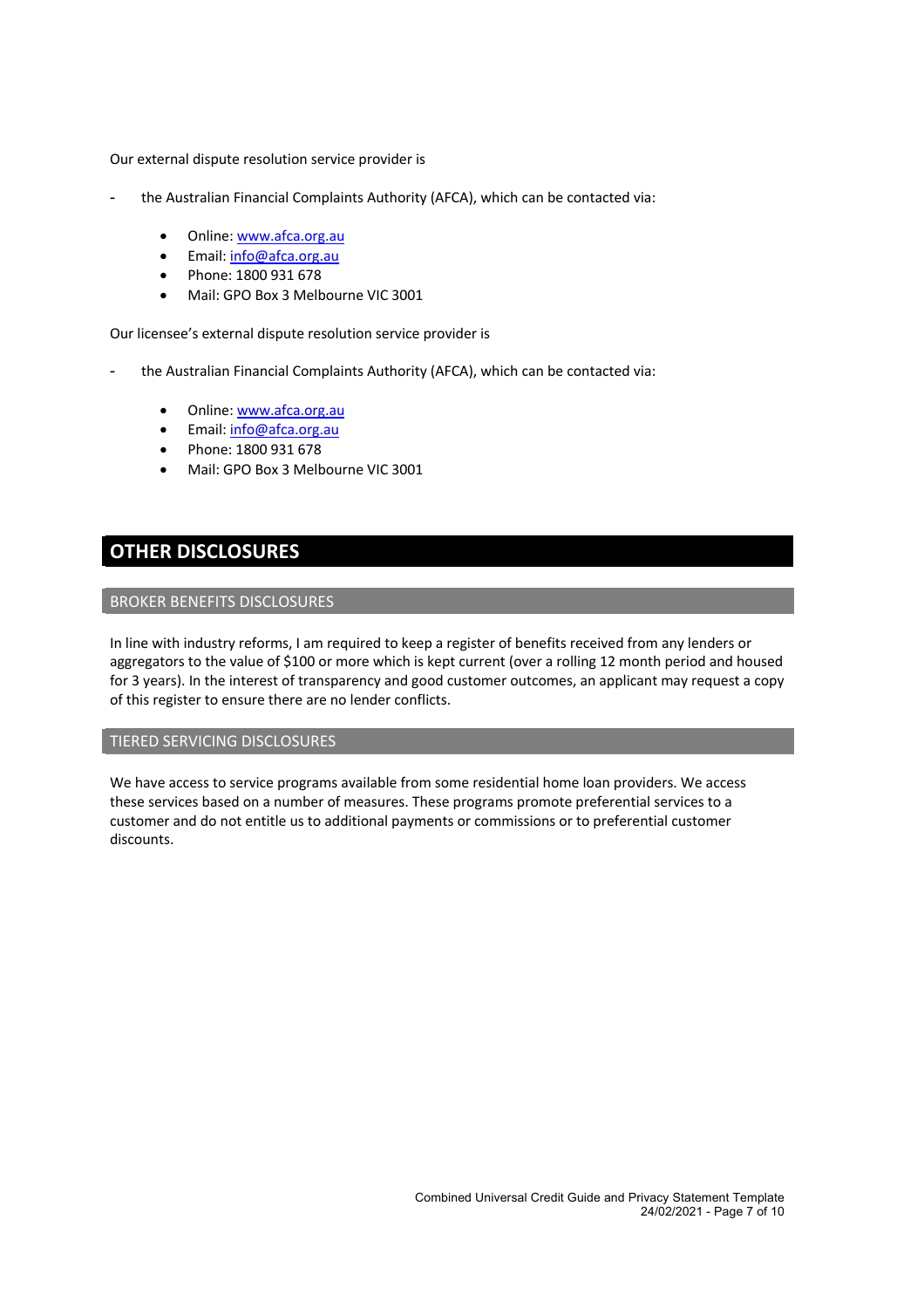# **PRIVACY STATEMENT**

# ABOUT US ("we, us, our"):

We need to collect personal information about you to provide you with our broking & related services. This privacy statement tells you how we collect your information, what we use the information for and who we share the information with. If we collect information that can be used to identify you, we will take reasonable steps to notify you of that collection.

#### **How information is collected from you**

We will collect your information from you directly whenever we can, like from enquiries we make of you when you seek credit assistance from us. We may verify that information from sources referred to in the responses to those enquiries or in this privacy statement.

# **How information is collected from other sources**

Sometimes we will collect information about you from other sources as the Privacy Act 1988 permits. We will do this only if it's reasonably necessary to do so, for example, where:

- we collect information from third parties about a loan or lease in relation to which you seek our services;
- we can't get hold of you and we rely on public information (for example, from public registers or social media) or made available by third parties to update your contact details; or
- we exchange information with your legal or financial advisers or other representatives.

# **When the law authorises or requires collection of information**

Some law may require us to collect personal information about you. For example, we may require your information to verify your identity under Australian Anti-Money Laundering law.

#### **How your information may be used**

We may use your information for purposes including:

- giving you credit assistance;
- giving you information about loan products or related services including help, guidance and advice;
- considering whether you are eligible for a loan or lease or any related service you requested including identifying or verifying you or your authority to act on behalf of a customer;
- assisting you to prepare an application for a lease or a loan;
- administering services we provide, for example, to answer requests or deal with complaints;
- administering payments we receive, or any payments we make, relating to your loan or lease;
- telling you about other products or services we make available and that may be of interest to you, unless you tell us not to;
- identifying opportunities to improve our service to you and improving our service to you;
- •
- telling you about other suppliers, with whom we have arrangements, that supply goods or services that may be of interest to you;
- allowing us to run our business efficiently and perform general administrative tasks;
- preventing or investigating any fraud or crime or any suspected fraud or crime;
- as required by law, regulation or codes binding us; and
- any purpose to which you have consented.

You can let us know at any time if you no longer wish to receive direct marketing offers from us. We will process your request as soon as practicable.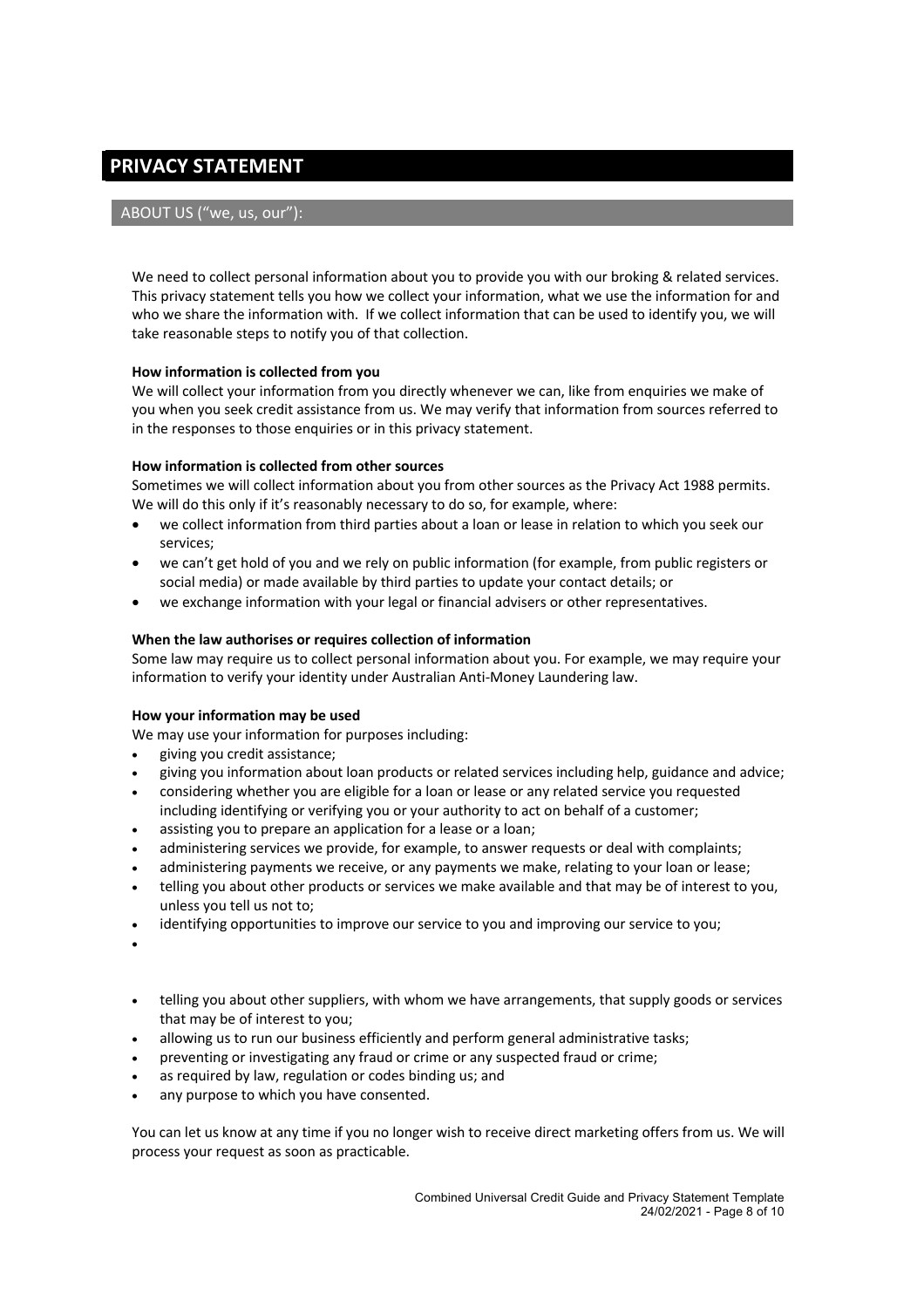## **What happens if you don't provide information?**

If you don't provide your information to us, it may not be possible to:

- assist in finding a loan or lease relevant to your circumstances;
- verify your identity or protect against fraud; or
- let you know about products or services that might be suitable for your financial needs.

# **Sharing Your Information**

General

We may use and share your information with other organisations for any purpose described above.

#### Sharing with your representatives and referees

We may share your information with:

- your representative or any person acting on your behalf (for example, lawyers, settlement agents, accountants or real estate agents); and
- your referees, like your employer, to confirm details about you.

#### Sharing with third parties

We may share your information with third parties in relation to services we provide to you or goods or services in which we reasonably consider you may be interested. Those third parties may include:

- the Broker Group through whom we submit loan or lease applications to lenders or lessors on the Broker Group's panel. You can access the Broker Group's privacy notice at www.planaustralia.com.au/privacy-policy It sets out how that Broker Group manages your personal information and where you can find its privacy policy;
- if we are not an Australian Credit Licence holder, the Australian Credit Licence holder that authorises us to engage in credit activities. Our credit guide will tell you who that Australian Credit Licence holder is. If it is BLSSA Pty Ltd (BLSSA), you can view BLSSA's privacy notice at the same internet address as the Broker Group's privacy notice. It sets out how BLSSA manages your personal information and where you can find its privacy policy;
- referrers that referred your business to us;
- financial services suppliers with whom we have arrangements;
- valuers;
- lenders, lessors, lender's mortgage insurers and other loan or lease intermediaries;
- organisations, like fraud reporting agencies, that may identify, investigate and/or prevent fraud, suspected fraud, crimes, suspected crimes, or other misconduct;
- government or regulatory bodies as required or authorised by law. In some instances, these bodies may share the information with relevant foreign authorities;
- guarantors and prospective guarantors of your loan or lease;
- service providers, agents, contractors and advisers that assist us to conduct our business for purposes including, without limitation, storing or analysing information;
- any organisation that wishes to take an interest in our business or assets; and
- any third party to which you consent to us sharing your information.